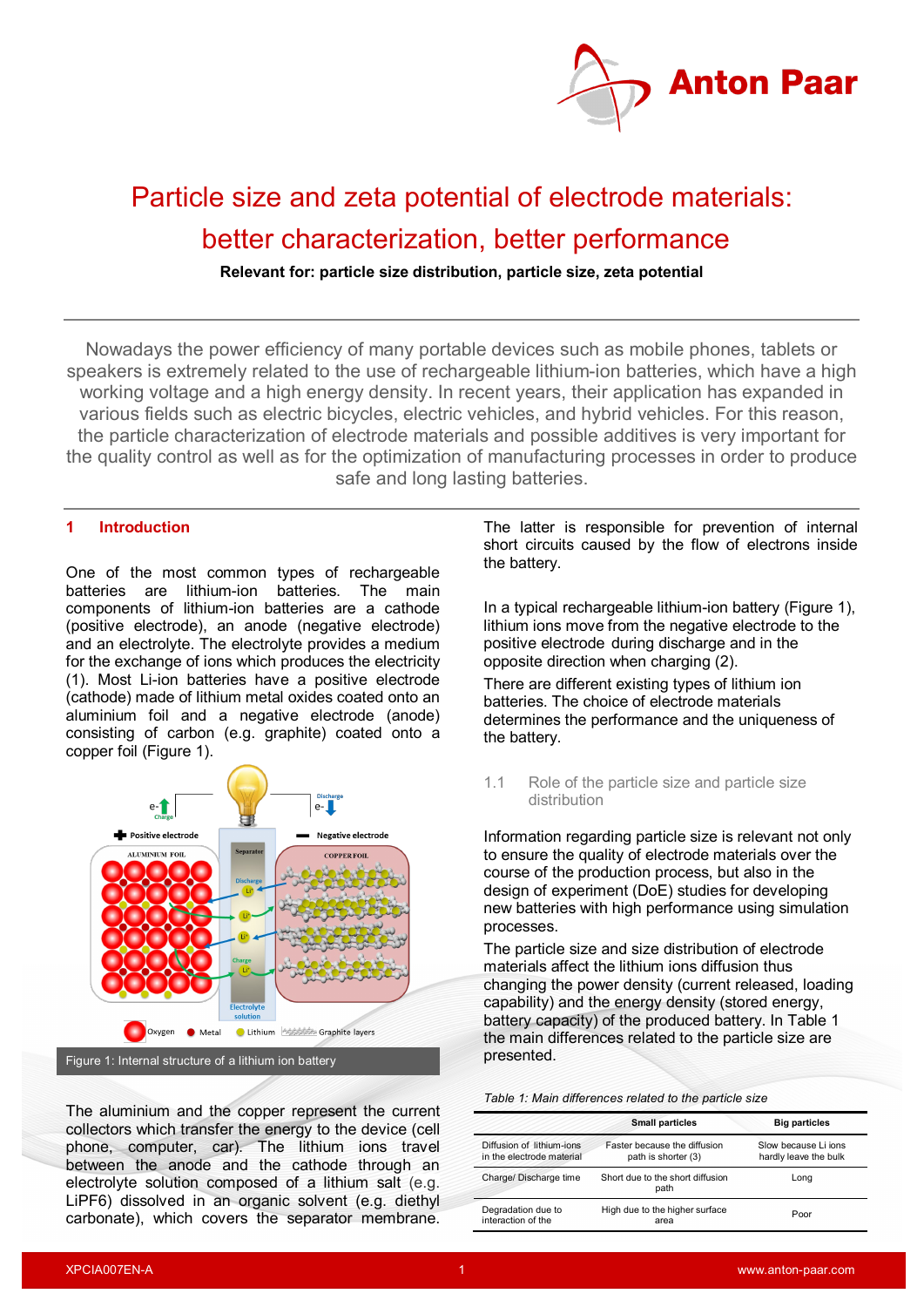

| electrolyte at the surface          |                                                                                       |            |
|-------------------------------------|---------------------------------------------------------------------------------------|------------|
| Volume changes upon<br>cycling      | Small                                                                                 | Large      |
| Resistance to fracture              | High                                                                                  | Low        |
| Cycling ability, battery<br>life    | Poor, short                                                                           | Good, long |
| Power density<br>(current released) | High due to the higher ionic<br>mobility                                              | Low        |
| Energy density<br>(stored energy)   | Low:<br>reduction of void size<br>reduction of the overall<br>٠<br>electrolyte volume | High       |

The particle size distribution (PSD) is also relevant and gives additional information.

Electrode materials with a monodisperse (narrow) particle size distribution of small irregular shaped particles are characterized by a high interaction with electrolyte solution thanks to the higher surface area (4). This determines high energy release (high power) in short time.

A broad PSD with a mixture of big and small particles has a high packing density (Figure 2) and allows to produce high-loading electrode materials (thick electrodes) which contributes to an increase of the energy density (stored energy) (5) (6).



Figure 2: Packing density (f) of a bimodal particle mixture of small and large particles. Fundamentals of Refractory Technology; James P. Bennett & Jeffery D. Smith, Ceramic Transactions, Volume 25, 2001 (American Chemical Society)

#### **1.2 Zeta potential to investigate electrode interactions with conductive additives**

The major drawbacks of lithium oxide cathodes are the poor electronic and ionic conductivities (7).

Carbon based products such as carbon black and graphite help to increase the electric conductivity without being involved in the electrochemical redox process in lithium ion batteries. Carbon based products contribute to increased cathode cyclability (how many times a battery can undergo the process of complete charging and discharging until failure) by filling the free spaces in between the particles of the

active material (8). By this action the electrode conductivity increases.

The carbon additives should form an homogenous mixture with the cathode material in order to get a stable electrode slurry and a uniform coating on the collectors. For this reason, the electrostatic interactions between different types of particulate material should be maximized by measuring the zeta potential. It is preferred that particles have opposite surface charges in order to initially promote the interaction. Of course, this interaction doesn´t have to prompt aggregation episodes (flocculation, coagulation) in the final mixture of carbon, cathode, binders (e.g. PVDF) and dispersant (e.g. water, organic solvents).

## **2 Experimental**

## **Particle size analysis by laser diffraction**

The particle size analyzer (PSA), based on laser diffraction, was used to conduct the measurements. The electrode materials which were tested for this report are listed in Table 2.

*Table 2: Cathode and anode materials selected for the analysis*

| Cathode                                        | Anode              |
|------------------------------------------------|--------------------|
| Lithium cobalt oxide (LCO)                     | Natural graphite   |
| Cobalt lithium manganese<br>nickel oxide (NCM) | Synthetic graphite |
| Aluminium cobalt lithium<br>nickel oxide (NCA) |                    |

The measurements were performed in liquid dispersion mode and the Mie approximation was used to calculate the particle size distribution. For all lithium-oxide based cathode materials a refractive index of 1.54 with absorbance coefficient 0 was chosen. For the graphite samples, the used refractive index was 2.4 and absorbance coefficient 0.

The samples were dispersed in the liquid dispersion unit and a 0.2 % solution of sodium hexametaphosphate (SHMP) was used as dispersing medium in order to stabilize the dispersion.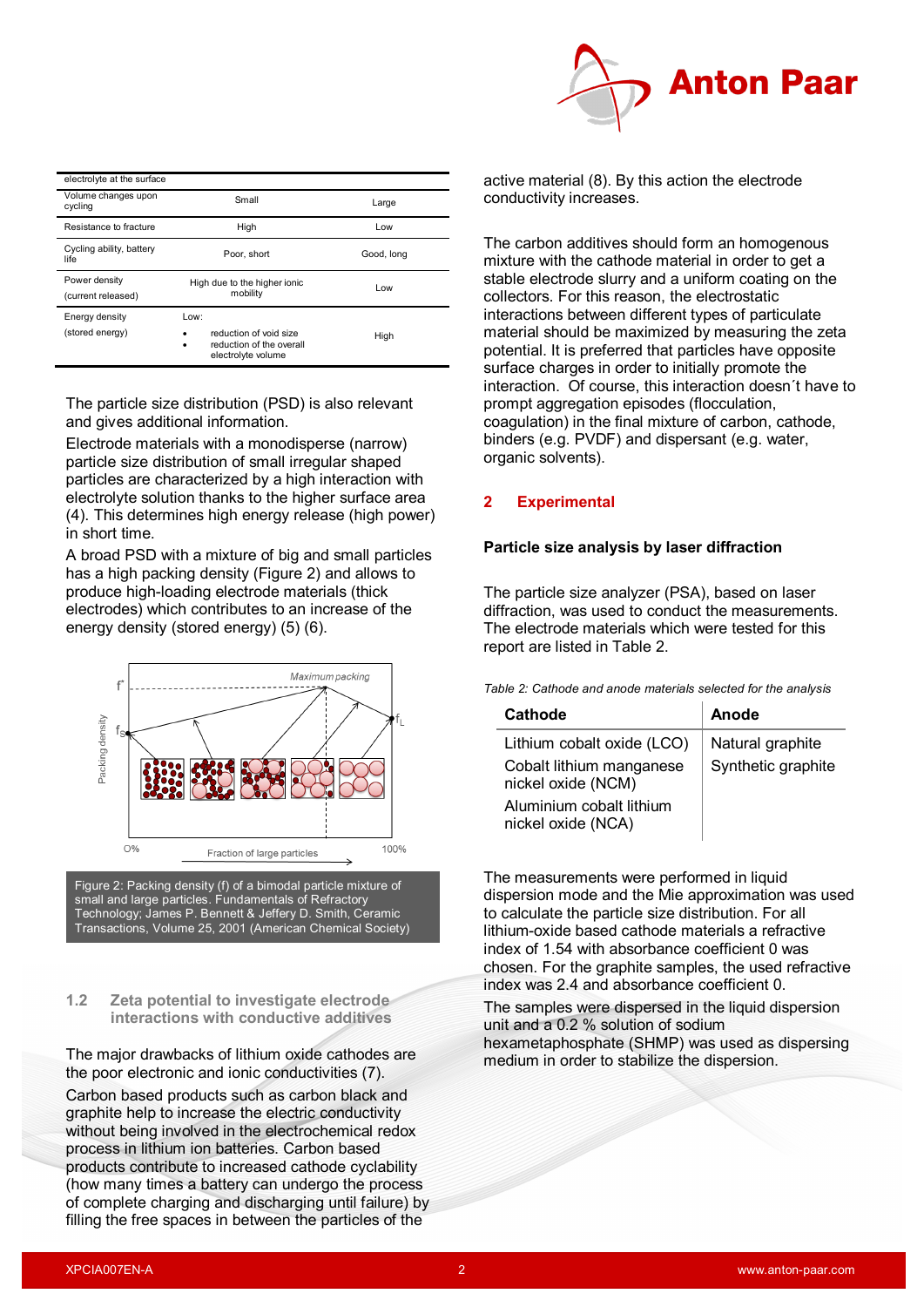

### **Zeta potential by electrophoretic light scattering (ELS)**

The pH has an important effect on the zeta potential because it changes the charge of surfaces and nanoparticles suspensions. The change of the zeta potential over pH was investigated to determine the possible interactions between the electrode material and the carbon conductive additives.

The study is focused on the LCO which has a high energy density but low charge and discharge rate which causes insufficient electronic and ionic conductivities and therefore low amount of power is produced (9). LCO can benefit from mixing with carbon based components because the conductivity improves (section 1.2).

The always present demand for green energy requires that materials and solvents used for the battery production are more eco-friendly. The replacement of organic solvents in the electrode slurry with water is the first step towards a high energy sustainability (10).

In this application report water instead of organic solvents (e.g. N-methyl-2-pyrrolidone, NMP) was used to prepare three suspensions:

- 0.05 % carbon black
- 0.05 % graphite
- 0.1 % LCO

For the LCO solution, 1 ml of a 0.01 % Triton X-100 was added to improve the wetting. In order to improve the dispersion of aggregates, the mixtures were homogenized by means of ultrasonic power.

The zeta potential measurements were conducted via electrophoretic light scattering (ELS) in the Litesizer 500 using the dosing unit accessory for automatic pH dependent titration.

#### **3 Results and discussion**

**3.1 Particle size and size distribution of electrode materials**

The median (D50) and the span (indicator of the broadness) were used to characterize the particle size distribution of electrode materials. The difference resulting from the investigated parameters allows defining the quality of the product and estimating the final battery performance.

The LCO shows the largest particle size and the highest span while NCM and NCA have a smaller mean size and a narrower distribution (Figure 3).



As discussed in the introductive paragraph, by decreasing the size and the broadness, the ability of the battery to store energy decreases. This happens because smaller particles increase the agglomeration tendency and decrease the void spaces (11). Due to this, the electrolyte volume and therefore the battery capacity will be also low (12).

However, the large surface area given by small particles reduces the diffusion distance within electrodes and helps to facilitate ion exchange between the electrode and the electrolyte (13).

In fact, NMC and NCA samples are cathode materials with a low capacity but high energy density and fast charge (14).

As regards the results of anode materials, it can be seen in Figure 4 how the particle size distributions of natural and synthetic graphite are comparable.

The synthetic one shows a slightly smaller D50 and higher span. In this case, there is no indication for any significant difference in the performance. Nonetheless particle size analysis is a valid quality control tool to verify that the synthetized graphite has the same properties as the natural one.



Figure 4: Particle size distribution of natural and synthetic graphite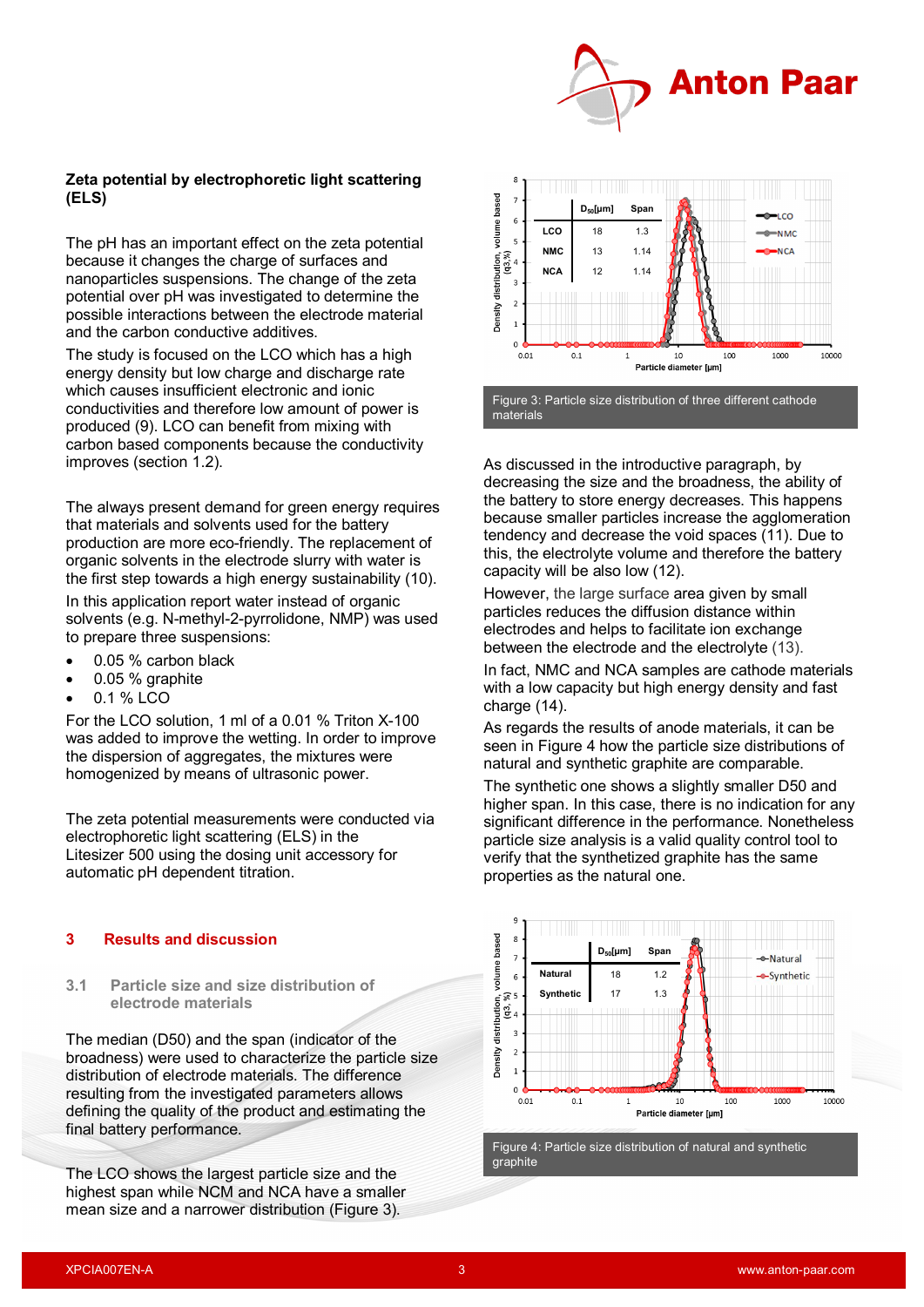

The percentage of fine fraction was additionally measured in the PSA (Table 3). This information is helpful in the manufacturing phase to estimate the properties and stability of the final battery.

In fact the higher the fine fraction in a polydisperse electrode powder, the denser the packing will be. Therefore, fewer voids between large particles are available for the volume changes caused by lithium ions intercalation during charge/discharge cycles and at the same time the larger surface area favors the contact between electrode and electrolyte (15).

*Table 3: Amount of the fine fraction in the electrode material measured by the PSA*

| <b>Electrodes</b>        | Particles < 10 $\mu$ m [%] |  |  |  |  |  |
|--------------------------|----------------------------|--|--|--|--|--|
| <b>Cathode materials</b> |                            |  |  |  |  |  |
| LCO                      | 10.6                       |  |  |  |  |  |
| NMC                      | 22.2                       |  |  |  |  |  |
| <b>NCA</b>               | 32.9                       |  |  |  |  |  |
| Anode materials          |                            |  |  |  |  |  |
| Natural graphite         | 9                          |  |  |  |  |  |
| Synthetic graphite       | 12                         |  |  |  |  |  |

The amount of fine fraction has to be controlled and monitored to determine the proper percentage which guarantees the functionality but also the safety. A high percentage of the fine fraction can cause rapid degradation of the battery, because the larger surface area makes it subjected to erosion by the electrolyte, which increases by cycling (surface degradation) (4). Moreover, the high fine fraction can cause problems during the coating process due to the increase of the slurry viscosity (16).

| 10                                                                                                                                                |  |  |
|---------------------------------------------------------------------------------------------------------------------------------------------------|--|--|
| $\mathbf 0$                                                                                                                                       |  |  |
|                                                                                                                                                   |  |  |
| $zeta$ potential $\begin{bmatrix} mV \end{bmatrix}$<br>$\begin{bmatrix} \frac{1}{12} & \frac{1}{12} \\ \frac{1}{12} & \frac{1}{12} \end{bmatrix}$ |  |  |
|                                                                                                                                                   |  |  |
|                                                                                                                                                   |  |  |
|                                                                                                                                                   |  |  |
|                                                                                                                                                   |  |  |
| $-50$                                                                                                                                             |  |  |
| $-60$                                                                                                                                             |  |  |
|                                                                                                                                                   |  |  |

#### **3.2 Zeta potential of LCO and conductive additives**

Figure 5: pH dependence of zeta potential for carbon black, graphite and LCO

Figure 5 shows that the carbon black and graphite particles have mostly a negative zeta potential, while the LCO particles have a positive zeta potential below pH 4. This means that in case of an electrode slurry with carbon additives, the pH of the mixture should be adjusted at pH 4 or lower in order to promote the electrostatic interactions between carbon additives and the electrode material.

## **4 Conclusions**

Particle size and zeta potential can provide important information during the manufacturing and quality control phase of lithium ion batteries.

The investigation of electrode materials by laser diffraction allows determining parameters such as the median, the span and the amount of fine fraction.

Finding the right combination is the key to produce batteries with high efficiency and degradation stability.

Recently, the research focus moves towards new solutions to increase the conductivity of electrode materials. In most of them carbon based materials are used as conductive additives. The optimal mixing between different components in the final electrode slurry strictly depends on electrostatic interactions. Therefore, the zeta potential measurements are necessary to obtain a uniform coating with greater resistance to fracture.

## **5 References**

1. Yu Miao 1, Patrick Hynan, Annette von Jouanne, Alexandre Yokochi. Current Li-Ion Battery Technologies in Electric Vehicles and Opportunities for Advancements. 2019.

2. https://www.energy.gov/eere/articles/how-doeslithium-ion-battery-work. [Online]

3. Wu, Yuping. Lithium-Ion Batteries: Fundamentals and Applications.

4. Munichandraiah, Nupur Nikkan Sinha AND N. The effect of particle size on performance of cathode materials of Li-ion batteries. 2009.

5. Jiang, F., Peng, P. Elucidating the Performance Limitations of Lithium-ion Batteries due to Species and Charge Transport through Five Characteristic Parameters. 2016.

6. Ding-Wen Chung, Paul R. Shearing, Nigel P. Brandon, Stephen J. Harris, R. Edwin Garcia. Particle Size Polydispersity in Li-Ion Batteries.

7. Park, Min Ho Pyun and Yong Joon. Attachment of Li[Ni0.2Li0.2Mn0.6]O2 Nanoparticles to the Graphene Surface Using Electrostatic Interaction Without Deterioration of Phase Integrity. 2016.